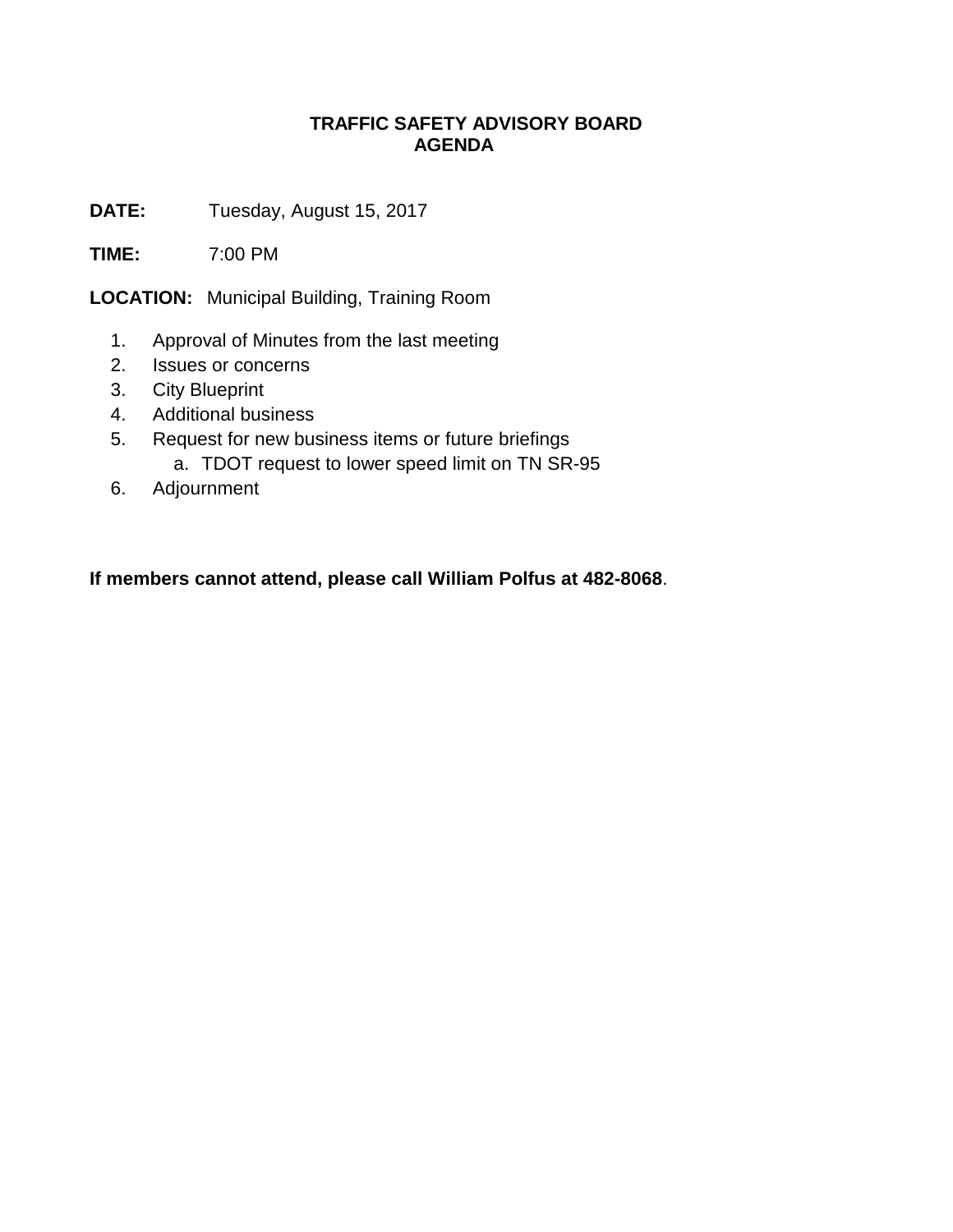## CITY OF OAK RIDGE



POST OFFICE BOX 1 · OAK RIDGE, TENNESSEE 37831-0001

August 4,2017

Mr. William Polfus, Chairman Traffic Safety Advisory Board 110 Victoria Road Oak Ridge, TN 37830

Subject: SR-95 Speed Limit

Traffic Safety Advisory Board:

Tennessee Department of Transportation (TDOT) officials recently contacted me regarding lowering the speed limit on TN SR-95 between the SR-95/SR-58 interchange and the Melton Lake Dam Bridge. This stretch of roadway is a State route, not a City street. The source of the request(s) and/or complaint(s) that precipitated TDOT to conduct a speed study and then contact the City are not known.

The City was contacted by TDOT concerning the speed limit since this segment of SR-95 is located within City limits. The City of Oak Ridge has jurisdiction regarding the posted regulator speed limit for all streets within the City limits. The TDOT request is to lower the speed limit in that section of roadway from 55mph to 50mph.

Following is a brief analysis of this stretch of roadway regarding the TDOT request:

- 1. Complaints have been received by the City concerning near collisions in which one vehicle slows down to turn into a driveway or patrol road, and the vehicle following does not slow. ln some of these incidents, distracted or inattentive driving was likely a contributing factor. TDOT has provided warning signs at many of these locations; however, a reduction in speed might also provide more reaction time.
- 2. TDOT has provided the results from a speed study conducted which showed the 50 percentile speed was 43mph and the 85 percentile speed was 49mph (see attachment). This indicates the majority of the traffic is already traveling below the proposed speed limit. ln addition, because of the number of curves and driveways, there are seven (7) different locations where advisory signs recommend reduction in speed varying from 35mph to 25mph.
- 3. After comparing existing signage to the City Ordinance, there are multiple discrepancies. lt is my belief that existing conditions make any posted speed limit unenforceable.
	- a. City Ordinance 15-509 (5) SR-95 identified as White Wing Road from SR-95, then identified as Oak Ridge Turnpike to White Wing Bridge, has a maximum speed limit of 55mph.
	- b. The speed limit presently posted in the majority of this section is 50mph; except for the south portion, approximately 950' south of Wipp Road extending to the bridge at Melton Lake, is posted at 45mph.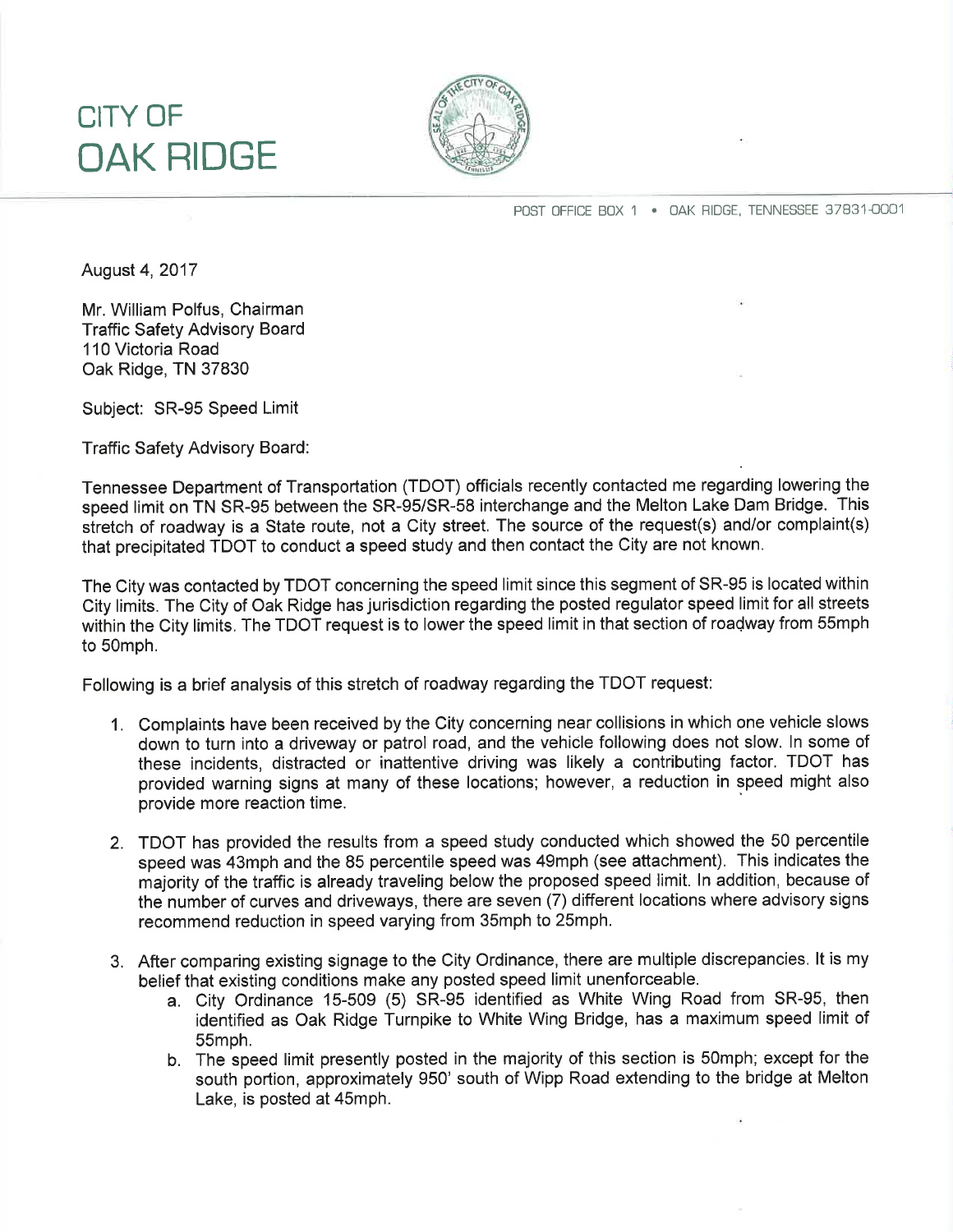Based on the analysis above, my recommendation is to leave the speed limit postings as they currently exist and change the Ordinance to match the signage. The steps to implement this recommendation include:

- 1. Deleting item five in section 15-509 of the City Ordinance.
- 2. Add a new item three to section 15-508 of the City Ordinance entitled, "Maximum limits on specific streets - fifty (50) miles per hour" to include White Wing Road from Oak Ridge Turnpike to a point approximately 950' south of Wipp Road.
- 3. Add a new item nine to section 15-507 to be entitled, "Maximum limits of specific streets forty five (45) miles per hour" to include White Wing Road from approximately 950' south of Wipp Road to White Wing Bridge.

Oak Ridge Police Department endorses this recommendation; the net result to these changes will not affect the traveling public.

It has been requested by TDOT that the Traffic Safety Advisory Board review the proposed changes to the City Code of Ordinance sections 15-507, 15-508, and 15-509 at the August 22, 2017 meeting for a recommendation to be presented to City Council for consideration of first reading at the September 11, 2017 Council meeting.

Sincerely,

Roger Floyn

Roger Flynn, P.E. City Engineer

**Enclosures** 

cc: Shira McWaters, P.E. Public Works Director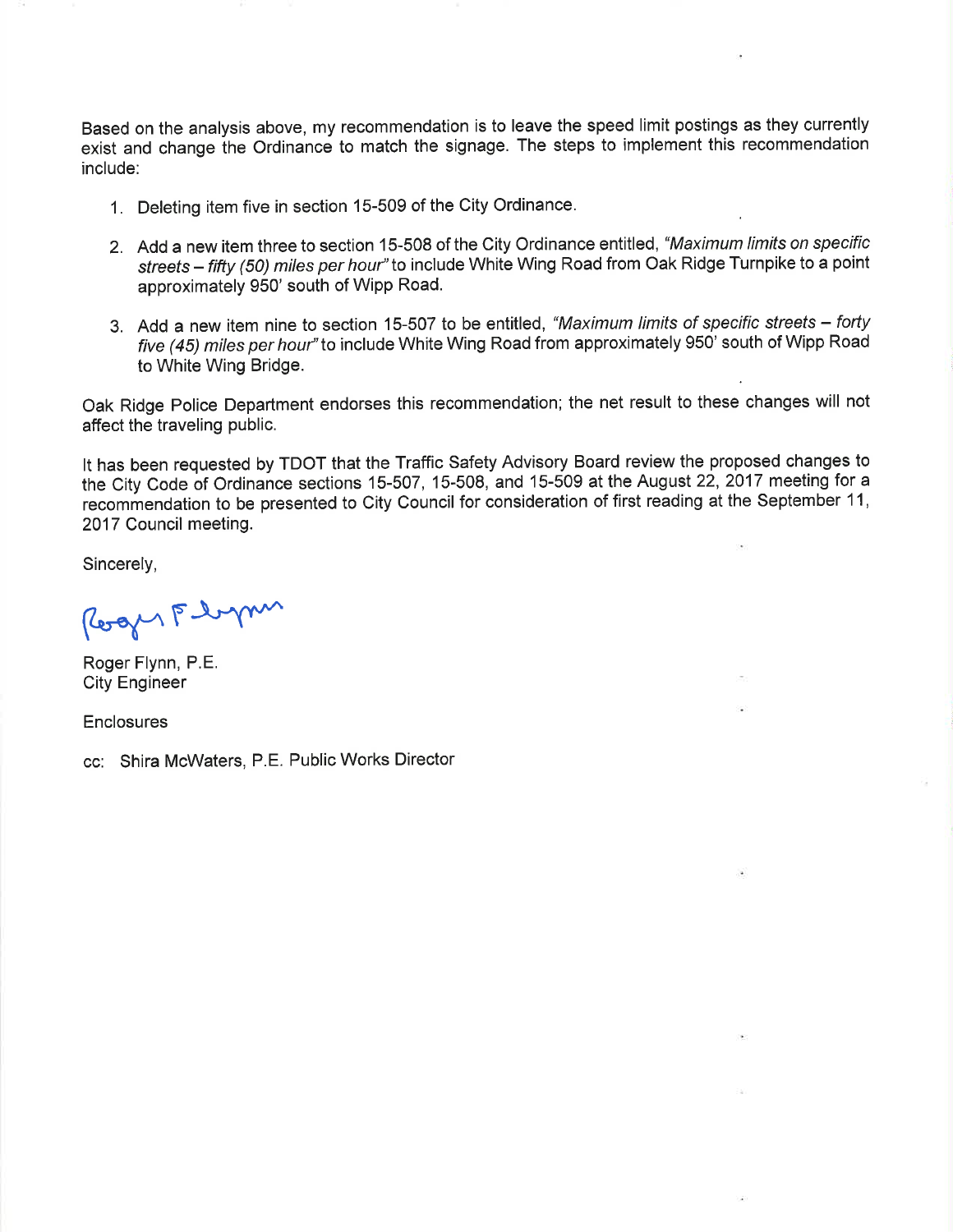## Flynn, Roger

| From:               | Nathan Vatter < Nathan. Vatter@tn.gov>                   |
|---------------------|----------------------------------------------------------|
| Sent:               | Tuesday, July 18, 2017 10:05 AM                          |
| To:                 | Flynn, Roger                                             |
| Cc:                 | Ray.Peters@truproject.com; Cameron Parker; Bryan Bartnik |
| Subject:            | State Route 95 (Speed Limits)                            |
| <b>Attachments:</b> | 2378 001.pdf; RE: TWPC--Wipp Road off of Route 95        |
|                     |                                                          |

Roger,

We recently took a request to consider lowering of the 55 mph posted speed limit on SR-95 near Whipp Road in Roane County.

Following a review of our records and files we found that the segment appears to be located within the incorporated boundary of Oak Ridge. This would result in Oak Ridge having jurisdiction for the posted regulatory speed limits. We also found a past study for the route for consideration of the posted speed. Please<br>find the attached information for your consideration of the ci

If you have any questions please let me know.

| County<br>From       | <b>ROANE</b> | To            | Route SR095                    | $\overline{\phantom{a}}$ |                     |             |                    | <b>Tind Now</b>     |
|----------------------|--------------|---------------|--------------------------------|--------------------------|---------------------|-------------|--------------------|---------------------|
| <b>Route Feature</b> |              | Road Segment  | Rosoway Description<br>Traffic | <b>Geometres</b>         | <b>Road History</b> | Road System | Mamfenance Feature | Maintenanci         |
| Road Names           |              | Control items | <b>HPMS</b>                    | Special Systems          | <b>US Routes</b>    | Other       |                    | Road Segment - View |
| <b>BUM</b>           | <b>ELM</b>   | Road Name     | Funchonal Class                | Administrative System.   | Government Control  |             | Urban Area         | incorporated Area   |
| 000                  | 5.790        | WHIPP RD      | <b>U OTH PRIN ART</b>          | <b>13-NHS URBAN, STA</b> | STATE HWAY AGE      |             | 155 - KNOXVIL      | 221 - OAK RIDGE     |
| 5790                 | 5810         | WHIPP RD      | U OTH PRIN ART                 | 13-NHS URBAN STA         | STATE HWAY AGE      |             | 155 - KNOXVIL      | 221 - OAK RIDGE     |
| 5810                 | 10 220       | OAK RIDGE TU  | <b>U OTH PRIN ART</b>          | 13-NHS URBAN STA         | STATE HWAY AGE      |             | 155 - KNOXVIL      | 221 OAK RIDGE       |



Nathan Vatter, P.E. | Region | Traffic Engineer<br>Region | Traffic Office<br>Transportation Management Center, 2<sup>ND</sup> Floor<br>7238 Region Lane<br>Knoxville, TN 37914<br>p. 865-594-2456<br>Mahan, Vatter@in.gov<br>th powldot tn.gov/tdot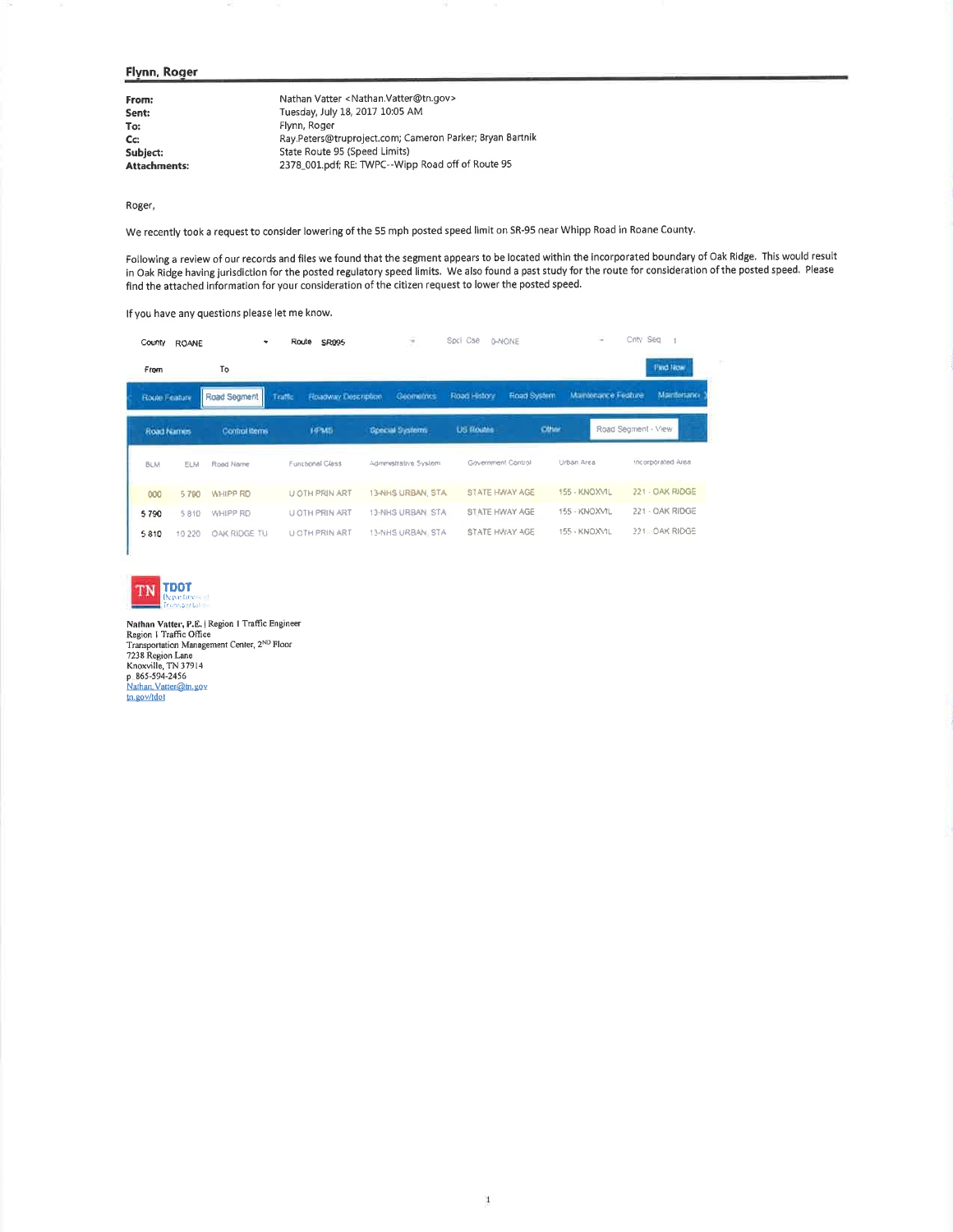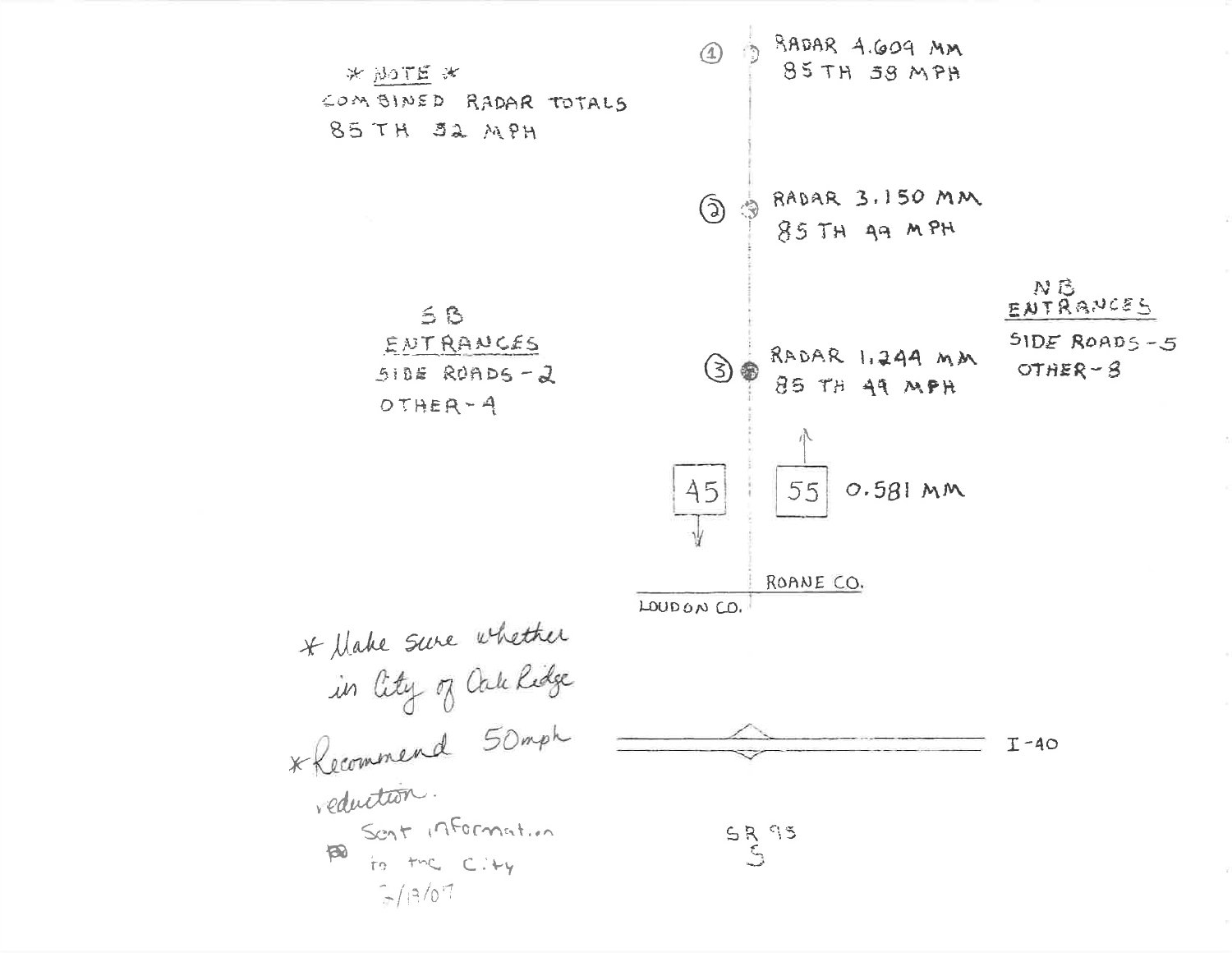|                |                   |                   | LIMITS to                                                                             |                                   |                                                      |                    |                |                      |                    |            |          |              |         | Bather Belrose Boje, Inc. SPEEDPLOT Program |    |                                                                                                                                                                                     |          |
|----------------|-------------------|-------------------|---------------------------------------------------------------------------------------|-----------------------------------|------------------------------------------------------|--------------------|----------------|----------------------|--------------------|------------|----------|--------------|---------|---------------------------------------------|----|-------------------------------------------------------------------------------------------------------------------------------------------------------------------------------------|----------|
|                |                   |                   | DIRECTION(S) NORTH/SOUTH<br>DATE9/27/07<br>TIME11:28 TO 12:07<br>POSTED SPEED LIMIT55 |                                   |                                                      |                    |                |                      |                    |            |          |              |         |                                             |    | 50TH PERCENTILE SPEED43<br>85TH PERCENTILE SPEED49<br>10 MPH PACE SPEED37 through 46<br>PERCENT IN PACE SPEED 72.6<br>PERCENT OVER PACE SPEED. 17.0<br>PERCENT UNDER PACE SPEED10.4 |          |
| SPEED NO. PCT. |                   |                   | CUM.<br>PCT.<br>*******************                                                   |                                   |                                                      |                    |                |                      |                    |            |          |              |         |                                             |    | RANGE OF SPEEDS31 to 58                                                                                                                                                             |          |
| 31<br>32       | 2<br>0<br>$\circ$ | 1.9<br>0.0<br>0.0 | 1.9<br>1.9<br>1.9                                                                     |                                   | 100                                                  |                    |                |                      |                    |            |          |              |         |                                             |    | . - - - + - - - - + - - - - + - - - + - - - - + - - - - + - - - - + - - - - + - - - + - - - + +<br>***************************100                                                   |          |
| 33<br>34       | 9                 | 8.5               | 10.4                                                                                  |                                   | $\tilde{\phantom{a}}$                                |                    |                |                      |                    |            |          | ***          |         |                                             |    |                                                                                                                                                                                     |          |
| 35             | $\circ$           | 0.0               | 10.4                                                                                  |                                   | 90                                                   |                    |                |                      |                    |            | ***      |              |         |                                             |    |                                                                                                                                                                                     | 90       |
| 36             | $\circ$           | 0.0               | $10.4 \, C$                                                                           |                                   | 80                                                   |                    |                |                      |                    | ***        |          |              |         |                                             |    |                                                                                                                                                                                     | 80       |
| 37<br>38       | $\circ$           | 17 16.0<br>0.0    | 26.4 U<br>26.4 M                                                                      |                                   | $\overline{\phantom{a}}$                             |                    |                |                      |                    |            |          |              |         |                                             |    |                                                                                                                                                                                     |          |
| 39             | $\circ$           | 0.0               | 26.4                                                                                  |                                   | 70                                                   |                    |                |                      |                    |            |          |              |         |                                             |    |                                                                                                                                                                                     | 70       |
| 40             |                   | 23 21.7           | 48.1 P                                                                                |                                   | $\overline{\phantom{0}}$<br>60                       |                    |                |                      |                    | ***        |          |              |         |                                             |    |                                                                                                                                                                                     | 60       |
| 41<br>42       | 0<br>$^{\circ}$   | 0.0<br>0.0        | 48.1 E<br>48.1 R                                                                      |                                   | $\overline{\phantom{a}}$                             |                    |                |                      |                    |            |          |              |         |                                             |    |                                                                                                                                                                                     |          |
| 43             |                   | 20 18.9           | 67.0 C                                                                                |                                   | 50                                                   |                    |                | ***                  |                    |            |          |              |         |                                             |    |                                                                                                                                                                                     | 50       |
| 44             | $\circ$           | 0.0               | 67.0 E                                                                                |                                   | -40                                                  |                    |                |                      |                    |            |          |              |         |                                             |    |                                                                                                                                                                                     | 40       |
| 45<br>46       | 0                 | 0.0<br>17 16.0    | 67.0 N<br>83.0 T                                                                      |                                   | $\sim$                                               |                    |                |                      |                    |            |          |              |         |                                             |    |                                                                                                                                                                                     |          |
| 47             | $\circ$           | 0.0               | 83.0S                                                                                 |                                   | 30                                                   |                    |                |                      |                    |            |          |              |         |                                             |    |                                                                                                                                                                                     | 30       |
| 48             | $\circ$           | 0.0               | 83.0                                                                                  |                                   | $\overline{\phantom{a}}$                             |                    | ***            |                      |                    |            |          |              |         |                                             |    |                                                                                                                                                                                     | 20       |
| 49<br>50       | 9<br>0            | 8.5<br>0.0        | 91.5<br>91.5                                                                          |                                   | 20<br>$\sim$                                         |                    |                |                      |                    |            |          |              |         |                                             |    |                                                                                                                                                                                     |          |
| 51             | 0                 | 0.0               | 91.5                                                                                  |                                   | 10                                                   | ***                |                |                      |                    |            |          |              |         |                                             |    |                                                                                                                                                                                     | 10       |
| 52             | 5                 | 4.7               | 96.2                                                                                  |                                   | Tel.<br>$0$ ***                                      |                    |                |                      |                    |            |          |              |         |                                             |    | $\sim$                                                                                                                                                                              | $\Omega$ |
| 53<br>54       | 0<br>0            | 0.0<br>0.0        | 96.2<br>96.2                                                                          |                                   |                                                      |                    |                |                      |                    |            |          |              |         |                                             |    | +----+----+----+----+----+----+----+---+---+---+                                                                                                                                    |          |
| 55             | 3                 | 2.8               | 99.1                                                                                  |                                   | 31                                                   |                    |                |                      | 41                 |            |          | 51           |         | 61                                          | 71 | 81                                                                                                                                                                                  |          |
| 56             | $\circ$           | 0.0               | 99.1                                                                                  |                                   |                                                      | <b>+----+----+</b> |                | $\star$              |                    |            |          |              |         |                                             |    |                                                                                                                                                                                     | 20       |
| 57<br>58       | 0<br>$\mathbf{1}$ | 0.0               | 99.1<br>0.9 100.0                                                                     |                                   | 20                                                   |                    |                | $\star$              | $\ast$             |            |          |              |         |                                             |    |                                                                                                                                                                                     |          |
|                |                   |                   |                                                                                       |                                   |                                                      |                    |                | $\star$              | $\star$            |            |          |              |         |                                             |    |                                                                                                                                                                                     |          |
|                |                   |                   |                                                                                       |                                   |                                                      |                    |                | $\star$<br>$\star$ . | $\star$<br>$\star$ | $\star$    |          |              |         |                                             |    |                                                                                                                                                                                     |          |
|                |                   |                   |                                                                                       | Ρ                                 | 55.<br>15                                            |                    | $*$<br>$\star$ | $\star$              | $\star$            | $\star$    |          |              |         |                                             |    |                                                                                                                                                                                     | 15       |
|                |                   |                   |                                                                                       | Е                                 | $\sim$                                               |                    | $\star$        | $\star$              | $\star$            | $\star$    |          | v.           |         |                                             |    |                                                                                                                                                                                     |          |
|                |                   |                   |                                                                                       | R                                 |                                                      |                    |                | $\star$              | $\star$            |            |          |              |         |                                             |    |                                                                                                                                                                                     |          |
|                |                   |                   |                                                                                       | C                                 | $\sim$                                               |                    | *              | *<br>*               | $\star$            | *<br>*     |          |              |         |                                             |    | $\overline{\phantom{0}}$                                                                                                                                                            |          |
|                |                   |                   |                                                                                       | $\mathbf{E}% _{0}$<br>$\mathbf N$ | $\blacksquare$<br>10                                 |                    | *              | *                    |                    | *          |          |              |         |                                             |    |                                                                                                                                                                                     | 10       |
|                |                   |                   |                                                                                       | $\mathbf T$                       | $\qquad \qquad -$                                    |                    | *              | *                    | *                  | *          |          |              |         |                                             |    |                                                                                                                                                                                     |          |
|                |                   |                   |                                                                                       | S                                 | $\sim$                                               | *                  | *              | $\star$              | *                  | *          | *        |              |         |                                             |    |                                                                                                                                                                                     |          |
|                |                   |                   |                                                                                       |                                   | $\overline{\phantom{0}}$<br>$\overline{\phantom{a}}$ | *<br>*             | *<br>*         | *<br>*               | *<br>*             | *<br>*     | *<br>×.  |              |         |                                             |    |                                                                                                                                                                                     |          |
|                |                   |                   |                                                                                       |                                   | 5                                                    | *                  | ₩              | *                    | *                  | *          | $^\star$ | *            |         |                                             |    |                                                                                                                                                                                     | 5        |
|                |                   |                   |                                                                                       |                                   | i,                                                   | *                  | *              | *                    | *                  | $^{\star}$ | ₩        | *            |         |                                             |    |                                                                                                                                                                                     |          |
|                |                   |                   |                                                                                       |                                   | $\overline{\phantom{0}}$<br>– *                      | *<br>$^\star$      | *              | ∗<br>*               | *<br>*             | *<br>*     | *<br>*   | $\star$<br>* | *<br>*  |                                             |    |                                                                                                                                                                                     |          |
|                |                   |                   |                                                                                       |                                   | - *                                                  | *                  | *              | $\ast$               | *                  | *          | *        | $^\star$     | $\star$ | $^\star$                                    |    |                                                                                                                                                                                     |          |
|                |                   |                   |                                                                                       |                                   | $+$                                                  |                    |                |                      |                    |            |          |              |         |                                             |    |                                                                                                                                                                                     |          |

 $\alpha = 1$  ,  $\alpha = 1$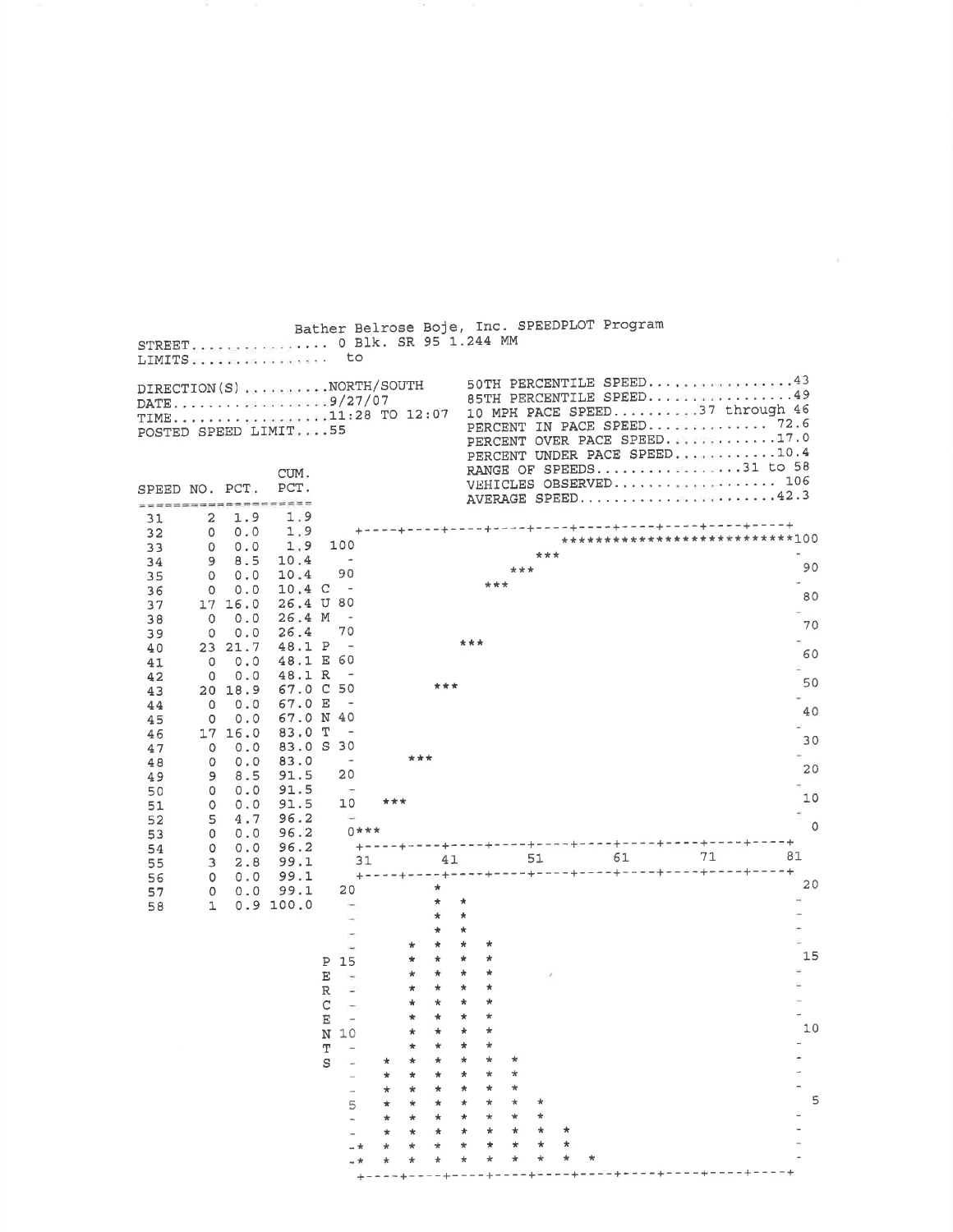TRAFFIC AND SAFETY ADVISORY BOARD **Minutes** July 18,2017 UNAPPR

 $O_{VFA}$ 

The July meeting of the TSAB was held at 7:00 PM on Tuesday, July 18,2017 in the training room of the municipal building (room 104). Meeting was called to order at 7:06 PM

Present were:

William Polfus, Jane Shelton, Jana Humphrey, llona Kazocha, Roger Flynn, Melissa McMahan, Marty Adler-Jansy, Halfen Hoyt

Absent were

Hannah Oran Andrew Howe

- 1. Minutes from the June 20, 2017 meeting were approved unanimously.
- 2. lssues or concerns

Bush causing issues with visibility at corner of Hillside and Highland has been resolved.

Roads around city center are not currently slated to be repaved after the construction is finished. Wilson and both Main streets get rebuilt.

lntersection improvement for Laboratory Road and Turnpike is still progressing but not finalized. Probably at least 2 years out.

Roundabout plans progressing with review potentially at the first of the year for TSAB. Not sure how traffic will flow during the construction process.

Repaving project down to 2 streets to go.

3. City Blueprint

7127 at the Country Club will encompass Country Club, Southwood, Wisconsin, down to Nebraska area for the next listening session. They're supposed to send out information regarding time and additional information.

Next one will be Emory Valley, held at Jefferson Middle School.

TSAB is willing to support these discussions; Melissa is going to call the Community Development office and speak with them to find out the information and will send to the TSAB members. She will let Jane, Marty and llona know the information and they will plan to attend the session.